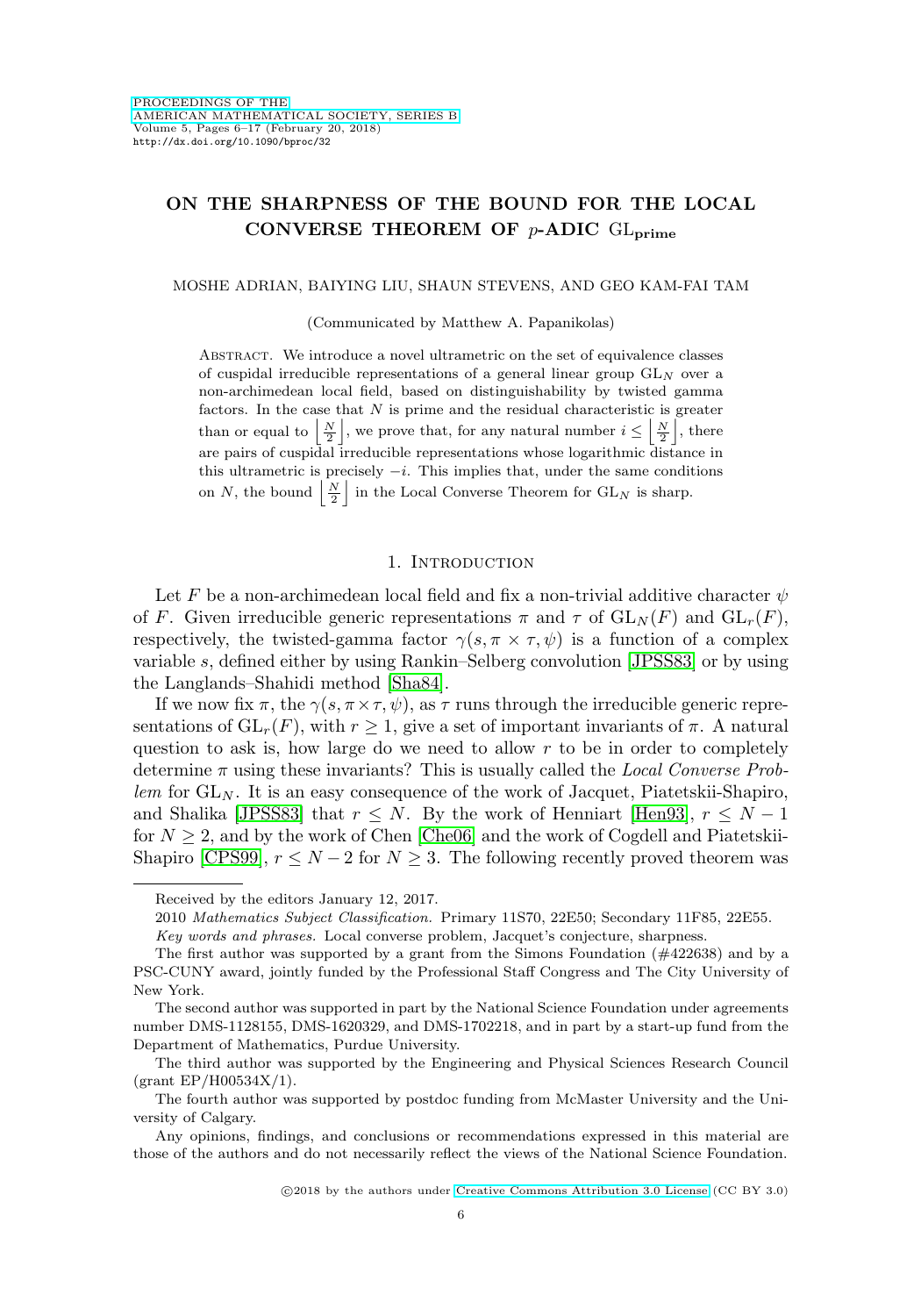known as Jacquet's conjecture; it was originally formulated for generic representations but was reduced to the case of cuspidal representations in [\[JNS15\]](#page-10-5).

<span id="page-1-0"></span>**Theorem A** (Local Converse Theorem, [\[JL16\]](#page-10-6), [\[Cha16\]](#page-10-7)). Let  $\pi_1, \pi_2$  be irreducible cuspidal representations of  $GL<sub>N</sub>(F)$ . If

$$
\gamma(s, \pi_1 \times \tau, \psi) = \gamma(s, \pi_2 \times \tau, \psi),
$$

as functions of the complex variable s, for all irreducible cuspidal representations  $\tau$ of  $GL_r(F)$  with  $r = 1, \ldots, \left\lfloor \frac{N}{2} \right\rfloor$ , then  $\pi_1 \cong \pi_2$ .

Theorem [A](#page-1-0) was proved by Jacquet and the second-named author [\[JL16\]](#page-10-6) and, independently, by Chai [\[Cha16\]](#page-10-7) using different methods. We refer to the introductions of [\[Che06,](#page-10-3) [JNS15,](#page-10-5) [ALSX16\]](#page-10-8) for more related discussions on the previous known results on Jacquet's conjecture.

The bound  $\lfloor \frac{N}{2} \rfloor$  is suggested by an analogous conjecture for automorphic representations (see [\[CPS99,](#page-10-4) Conjecture 1] and [\[ALSX16,](#page-10-8) Introduction]), and it is expected to be sharp. It is easy to construct examples of generic (non-cuspidal) representations showing that the bound  $\lfloor \frac{N}{2} \rfloor$  is sharp for the generic version of Theo-rem [A,](#page-1-0) but so far no sharpness results exist for cuspidal representations of  $GL_N(F)$ when  $N > 4$ . Indeed previous results have given families of representations for which only twisting by characters is required (for example, simple cuspidal representations in [\[AL16\]](#page-10-9) and [\[BH14\]](#page-10-10)).

In this paper, we show that the bound  $\lfloor \frac{N}{2} \rfloor$  is indeed sharp in Theorem [A](#page-1-0) when N is a prime distinct from the residual characteristic p of F and  $p \geq \lfloor \frac{N}{2} \rfloor$ . In fact, we prove much more.

For  $\pi_1, \pi_2$  inequivalent cuspidal irreducible representations of  $GL_N(F)$ , we define  $v_{\gamma}(\pi_1, \pi_2)$  to be the minimal integer  $i \geq 0$  for which there exists a cuspidal irreducible representation  $\rho$  of  $GL_i(F)$  with

$$
\gamma(s, \pi_1 \times \rho, \psi_F) \neq \gamma(s, \pi_2 \times \rho, \psi_F)
$$

as functions of the complex variable s. (When  $i = 0$ , so that  $\rho$  is the trivial representation of the trivial group, we interpret this as meaning that  $\gamma(s, \pi_1, \psi_F) \neq$  $\gamma(s,\pi_2,\psi_F)$ .) Thus the sharpness result would say that there are cuspidal irreducible representations  $\pi_1, \pi_2$  such that  $v_\gamma(\pi_1, \pi_2) = \lfloor \frac{N}{2} \rfloor$ . We prove the following finer result.

<span id="page-1-1"></span>**Theorem B.** Let N be a prime distinct from p and let i be an integer with  $0 \leq$  $i \leq \min\{p-1,\lfloor\frac{N}{2}\rfloor\}.$  Then there are cuspidal irreducible representations  $\pi_1, \pi_2$ of  $GL_N(F)$  such that  $v_\gamma(\pi_1, \pi_2) = i$ .

The pairing  $v_\gamma$  induces an ultrametric  $d_\gamma$  on the set of equivalence classes of cuspidal irreducible representations of  $GL_N(F)$  by

$$
d_{\gamma}(\pi_1, \pi_2) = q^{-v_{\gamma}(\pi_1, \pi_2)},
$$

where q is the cardinality of the residue field of F and where we understand  $v_{\gamma}(\pi, \pi)$  $= +\infty$ , so that  $d_{\gamma}(\pi, \pi) = 0$ . This ultrametric takes values in  $\{q^{-i} \mid 0 \leq i \leq \lfloor \frac{N}{2} \rfloor\}$  $\{0\}$ , and Theorem [B](#page-1-1) implies that when N is a prime distinct from p and  $p \geq \lfloor \frac{N}{2} \rfloor$ , the ultrametric takes all these values.

It is not entirely clear to the authors how the ultrametric  $d_{\gamma}$  should be interpreted. We note only that it is quite different from the distance function induced by the ultrametric on endo-classes recently defined by Bushnell–Henniart in [\[BH17\]](#page-10-11).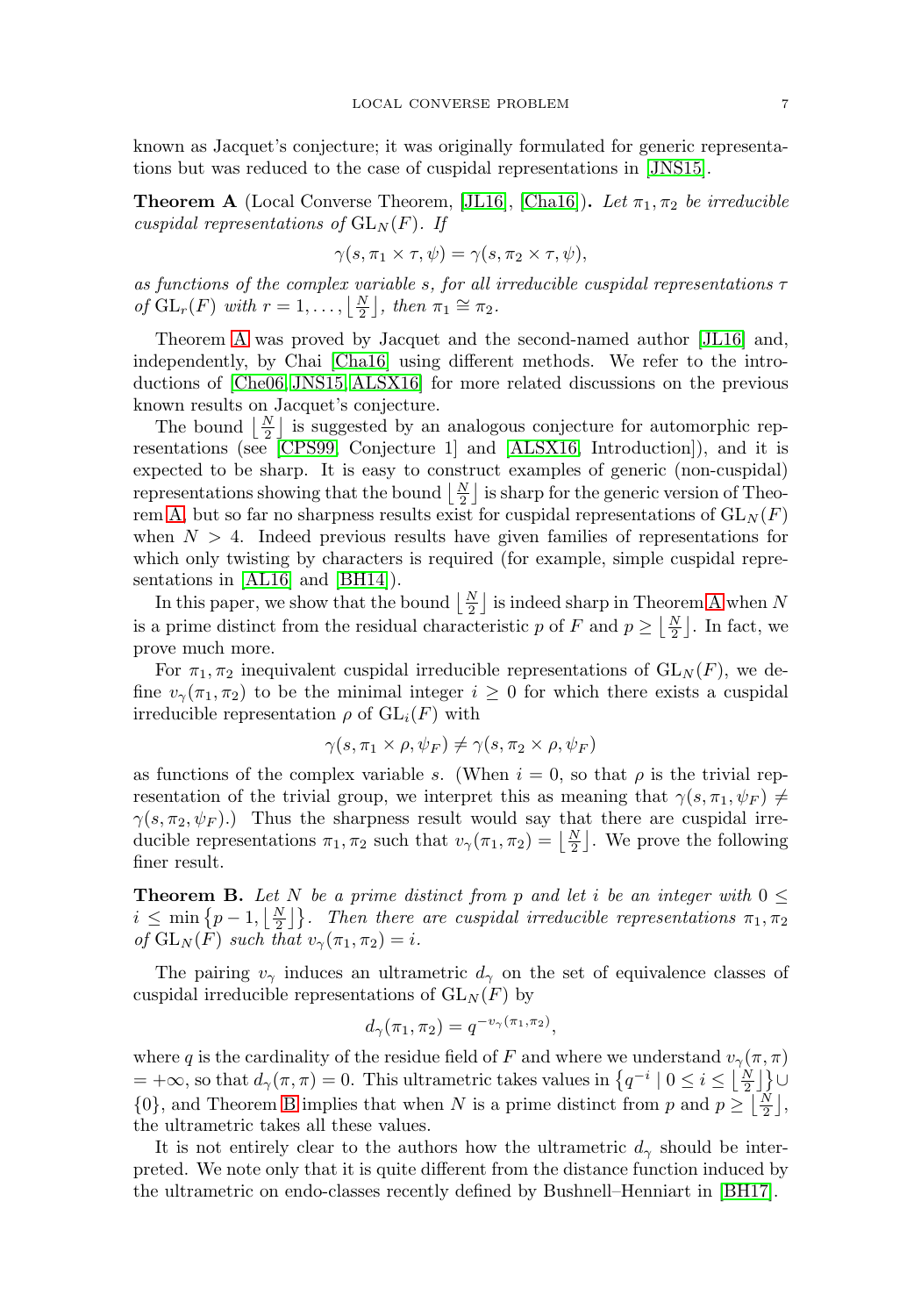When  $N = 1$ , Theorem [B](#page-1-1) is empty. When  $N = 2, 3$ , it is easy to find two cuspidal representations of  $GL_N(F)$  with the same standard gamma factors and with different central characters (hence their  $GL_1(F)$ -twisted gamma factors are different by [\[JNS15,](#page-10-5) Corollary 2.7]). Thus Theorem [B](#page-1-1) is new for  $N \geq 5$ , though in fact the proof works for any odd prime N.

For composite N, analogous examples for the case  $N = 4$  have already been constructed in [\[Che96,](#page-10-12) Section 5]. It seems likely that similar ideas to those in this paper should allow one to prove the same result for arbitrary N.

On the other hand, the tameness assumption (that  $N \neq p$  and that  $i < p$  in Theorem [B\)](#page-1-1) is central to our proof. Indeed, we prove instead the analogous result for  $\gamma$ -factors of representations of the Weil group of F (see Theorem [3.2\)](#page-6-0) and transfer it via the local Langlands correspondence. The main idea is to find two totally ramified admissible pairs  $(E, \theta_1)$ ,  $(E, \theta_2)$  of a particular depth (depending on i), which agree on  $U_E^2$ , on the group  $\mu'_F$  of roots of unity in F of order coprime to p, and on a fixed uniformizer  $\varpi_E$  of E. It is the choice of depth which allows one to verify that the corresponding cuspidal representations  $\pi_1, \pi_2$  satisfy  $d_{\gamma}(\pi_1, \pi_2) = i$ .

We end the introduction with a brief summary of the contents of each section. In Section [2,](#page-2-0) we recall Howe's construction of irreducible representations of the Weil group via admissible pairs and the formula for computing  $\epsilon$ -factors, as well as some further results on representations of Weil groups. In Section [3,](#page-5-0) we construct the admissible pairs which will allow us to prove Theorem [B](#page-1-1) and complete the proof in Section [4.](#page-7-0)

## 2. Local Langlands parameters

<span id="page-2-0"></span>In this section, we recall basic properties of irreducible local Langlands parameters for  $GL_N$  when the residual characteristic is prime to  $N$ , as constructed by Howe, and formulas for computing epsilon factors of these representations. We mainly refer to [\[How77,](#page-10-13)[Moy86,](#page-10-14) [BH06\]](#page-10-15).

We begin by fixing notation. Let  $F$  be a non-archimedean local field, with ring of integers  $\mathcal{O}_F$ , maximal ideal  $\mathcal{P}_F$  in  $\mathcal{O}_F$ , and residue field of cardinality q and characteristic p. We write  $U_F = U_F^0 = \mathcal{O}_F^{\times}$  and  $U_F^n = 1 + \mathcal{P}_F^n$ . We fix once and for all a non-trivial additive character  $\psi_F$  of F of level 1; that is,  $\psi_F$  is trivial on  $\mathcal{P}_F$ but not on  $\mathcal{O}_F$ . For any finite extension  $E/F$ , we put  $\psi_E = \psi_F \circ \text{tr}_{E/F}$  and additive character of E; if  $E/F$  is tamely ramified, then  $\psi_E$  is also of level 1. Write  $W_F$  for the Weil group of F.

Throughout the paper, we assume that  $N \geq 1$  is an integer which is prime to p. There is then a nice parametrization of irreducible representations of  $W_F$  of dimension N using admissible (quasi-)characters, introduced by Howe.

**Definition 2.1** ([\[How77\]](#page-10-13)). An admissible pair of degree N with respect to F is a pair  $(E,\theta)$  consisting of an extension  $E/F$  of degree N and a character  $\theta$  of  $E^{\times}$ such that:

- (i) if  $\theta$  factors through the norm map  $N_{E/L}$  to an intermediate field  $F \subseteq L \subseteq$  $E$ , then  $E = L$ ;
- (ii) if the restriction  $\theta|_{1+\mathcal{P}_E}$  factors through the norm map  $N_{E/L}$  to an intermediate field  $F \subseteq L \subseteq E$ , then  $E/L$  is unramified.

Two admissible pairs  $(E_1, \theta_1)$  and  $(E_2, \theta_2)$  with respect to F are said to be *conjugate* over F if there is an F-isomorphism  $\varphi : E_1 \to E_2$  such that  $\theta_1 = \theta_2 \circ \varphi$ .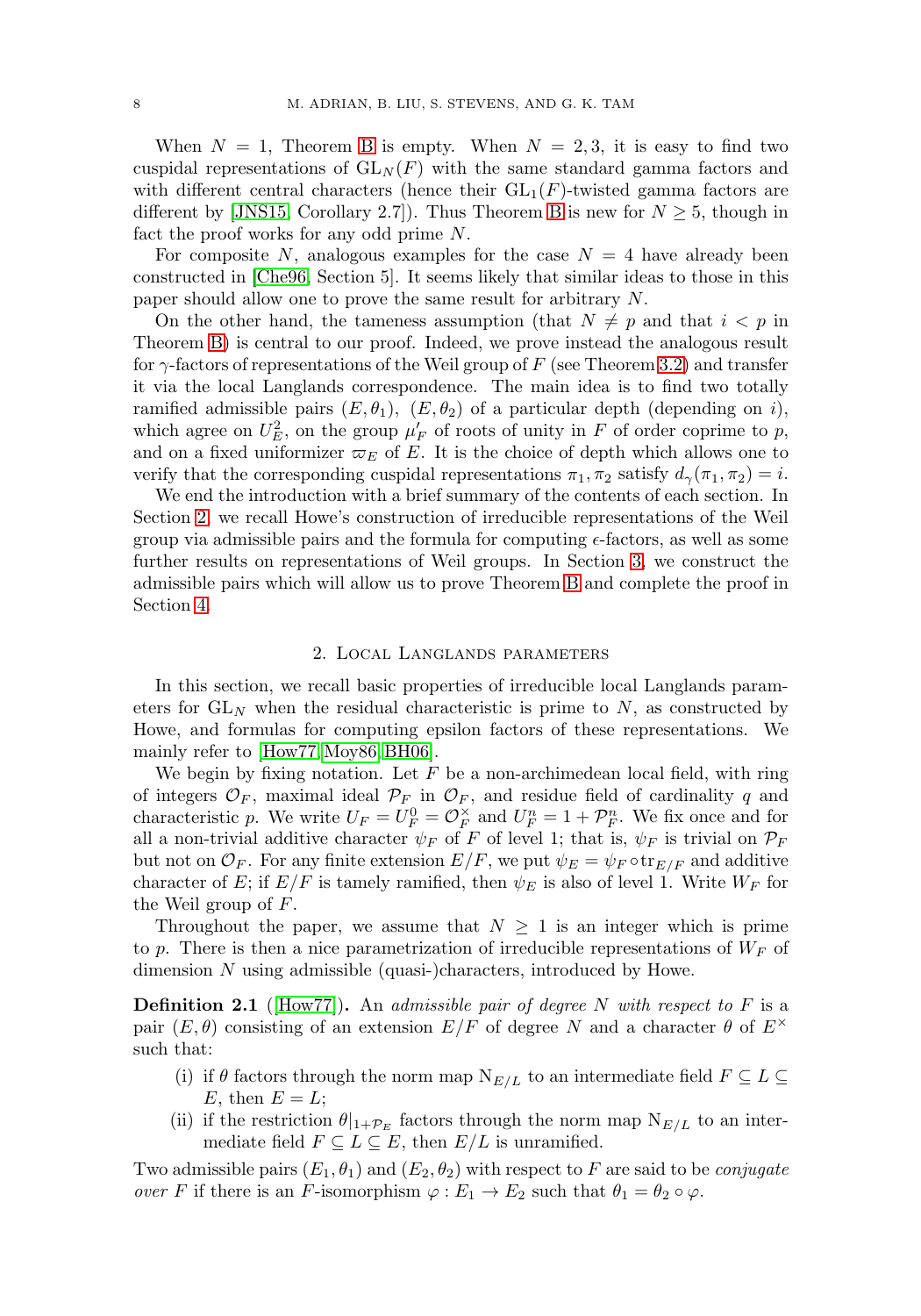By local class field theory, we identify characters of  $F^{\times}$  with those of  $W_F$ . The following theorem says that irreducible N-dimensional representations of  $W_F$  are parametrized by conjugacy classes of admissible pairs of degree  $N$  with respect to  $F$ (see [\[Moy86,](#page-10-14) Theorem 2.2.2] when F has characteristic zero or [\[BH05,](#page-10-16) A.2 Proposition, A.3 Theorem] in general).

**Theorem 2.2.** If  $(E, \theta)$  is an admissible pair of degree N with respect to F, then the representation  $\text{Ind}_{W_E}^{W_F} \theta$  is irreducible. Moreover, two such admissible pairs induce to equivalent representations of  $W_F$  if and only if they are conjugate, and each irreducible N-dimensional representation of  $W_F$  is induced from an admissible pair of degree N.

Now we turn to  $\epsilon$ -factors. Suppose  $\theta$  is a ramified character of  $F^{\times}$ ; that is,  $\theta$ is non-trivial on  $U_F^0$ . Let  $f = f_\theta > 0$  be the conductoral exponent of  $\theta$ ; that is,  $\theta$  is trivial on  $U_F^f$  but not on  $U_F^{f-1}$ . Set  $r = \left| \frac{f}{2} \right|$  and  $r_+ = \left| \frac{f+1}{2} \right|$ . There is then  $c_{\theta} \in \mathcal{P}_F^{1-f}$ ,

$$
\theta(1+x) = \psi_F(c_\theta x), \quad \text{for } x \in \mathcal{P}_F^{r_+},
$$

and  $c_{\theta}$  is well-defined modulo  $\mathcal{P}_F^{1-r_+}$ . We say that  $\theta$  is represented by  $c_{\theta}$ . We observe, for later use, that if  $\theta_1, \theta_2$  are ramified characters of  $F^{\times}$  with unequal conductoral exponents  $f_1, f_2$  respectively and represented by  $c_1, c_2$  respectively, then the character  $\theta_1 \theta_2$  has conductoral exponent max $\{f_1, f_2\}$  and is represented by  $c_1 + c_2$ .

For  $\theta$  a ramified character of  $F^{\times}$  represented by  $c_{\theta}$  as above, we define the Gauss sum

<span id="page-3-1"></span>(2.1) 
$$
G(\theta, \psi_F) = \frac{1}{[U_F^r : U_F^{r+}]^{1/2}} \sum_{x \in U_F^r / U_F^{r+}} \theta(x)^{-1} \psi_F(c_{\theta}(x-1)).
$$

Note that if f is even, then this sum is just trivial, so  $G(\theta, \psi_F) = 1$ .

We do not recall the definition of the  $L$ -functions or  $\epsilon$ -factors of finite-dimensional semisimple representations of  $W_F$ , instead referring to [\[BH06,](#page-10-15) §29]. For now, we recall only that  $L(s, \theta) = 1$  for any ramified character  $\theta$ , and that, for  $\varphi$  any finitedimensional semisimple representation of  $W_F$ , the  $\gamma$ -factor is given by

$$
\gamma(s,\varphi,\psi_F) = \epsilon(s,\varphi,\psi_F) \frac{L(1-s,\varphi^{\vee})}{L(s,\varphi)}.
$$

In particular, if  $\theta$  is a ramified character, then  $\gamma(s, \theta, \psi_F) = \epsilon(s, \theta, \psi_F)$ . The following theorem is  $[Moy86, (2.3.17)]$  $[Moy86, (2.3.17)]$  when F has characteristic zero and can be extracted from the results in [\[BH06,](#page-10-15) §§23.4–.6] in general (see especially 23.5 Theorem and 23.6 Proposition).

<span id="page-3-0"></span>**Theorem 2.3.** Let  $\theta$  be a ramified character of  $F^{\times}$  represented by  $c_{\theta}$ . Then

$$
\gamma(s,\theta,\psi_F) = \epsilon(s,\theta,\psi_F) = \theta(c_{\theta})^{-1}\psi_F(c_{\theta})|c_{\theta}|^{1/2-s}G(\theta,\psi_F).
$$

For  $E/F$  an extension of F, we write  $\lambda_{E/F}(\psi_F)$  for the Langlands constant associated to  $E/F$  and  $\psi_F$  (see [\[BH06,](#page-10-15) §30.4]). The following lemma, together with Theorem [2.3,](#page-3-0) will allow us to compute the  $\epsilon$ - and  $\gamma$ -factors of the representations of  $W_F$  which will interest us.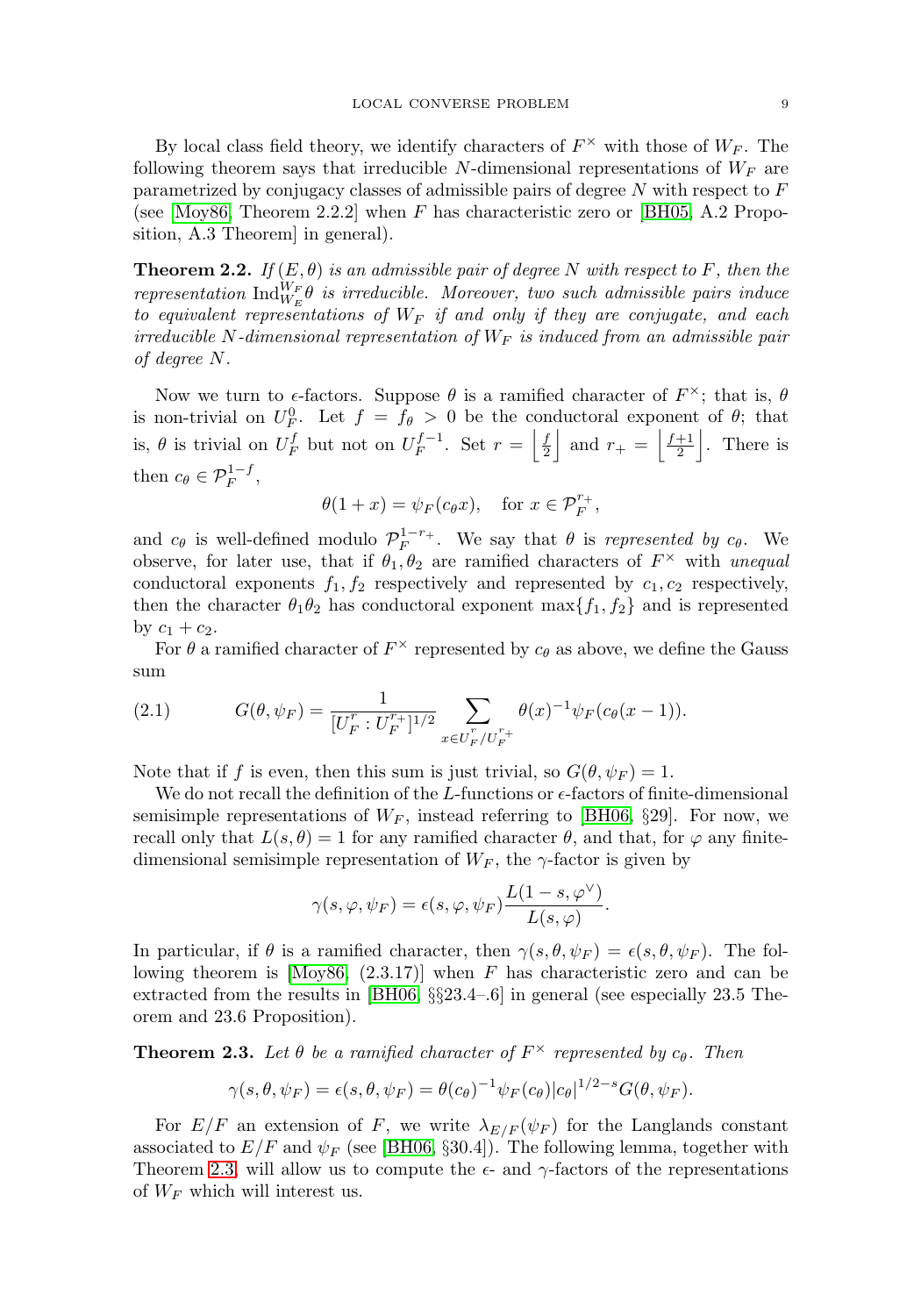<span id="page-4-2"></span>**Lemma 2.4.** For any finite extension  $E/F$  and any ramified character  $\theta$  of  $E^{\times}$ , we have

$$
\gamma(s,\mathrm{Ind}_{W_E}^{W_F}\theta,\psi_F)=\lambda_{E/F}(\psi_F)\gamma(s,\theta,\psi_E).
$$

The formula is also true when  $\gamma$  is replaced by  $\epsilon$ .

*Proof.* The exercise in [\[BH06,](#page-10-15) §29.3], together with the hypothesis that  $\theta$  is ramified, gives

$$
L(s, \mathrm{Ind}_{W_E}^{W_F} \theta) = L(s, \theta) = 1.
$$

Therefore,

$$
\gamma(s, \text{Ind}_{W_E}^{W_F} \theta, \psi_F) = \epsilon(s, \text{Ind}_{W_E}^{W_F} \theta, \psi_F)
$$
 and  $\gamma(s, \theta, \psi_E) = \epsilon(s, \theta, \psi_E)$ .

Now [\[BH06,](#page-10-15) Theorem 29.4] says that

$$
\epsilon(s, \mathrm{Ind}_{W_E}^{W_F} \theta, \psi_F) = \lambda_{E/F}(\psi_F) \epsilon(s, \theta, \psi_E),
$$

so the same identity holds if we replace  $\epsilon$  by  $\gamma$ .

As well as inducing, we will need to restrict characters. Let  $\theta$  be a ramified character of  $F^{\times}$  of conductor  $f_{\theta}$  and represented by  $c_{\theta}$ . For  $E/F$  a tamely ramified extension, we write  $\theta_E = \theta \circ N_{E/F}$ , a ramified character of conductor  $e(f_{\theta}-1)+1$ , where  $e = e(E/F)$  is the ramification index of  $E/F$ . Then, recalling that we have the character  $\psi_E = \psi_F \circ \text{tr}_{E/F}$ , the character  $\theta_E$  is also represented by  $c_\theta$  (see for example [\[BH06,](#page-10-15) 18.1 Proposition]). Note that, viewed as a character of the Weil group  $W_E$ , the character  $\theta_E$  is simply the restriction of  $\theta$ .

We end this section with two lemmas which we will need for computing  $\epsilon$ -factors of pairs.

<span id="page-4-0"></span>**Lemma 2.5.** Let E and L be field extensions of F, and let  $\phi$  and  $\lambda$  be characters of  $E^{\times}$  and  $L^{\times}$  respectively. Then  $\text{Ind}_{W_E}^{W_F} \phi \otimes \text{Ind}_{W_L}^{W_F} \lambda$  is isomorphic to

$$
\bigoplus_{g\in W_L\setminus W_F/W_E} \operatorname{Ind}_{W_{L(\mathscr{G}E)}}^{W_F} (\mathscr{G}\phi \circ \mathrm{N}_{L(\mathscr{G}E)/\mathscr{G}E}\otimes \lambda \circ \mathrm{N}_{L(\mathscr{G}E)/L}).
$$

Proof. This is just the Mackey induction formula, recalling that local class field theory tells us that the restriction to  $W_E$  of  $\phi$ , viewed as a character of  $W_F$ , is given by  $\phi \circ N_{E/F}$ .

The following lemma shows that, in the situation of Lemma [2.5](#page-4-0) which we will be considering in this paper, the double coset space  $W_L\backslash W_F/W_E$  is actually a singleton.

<span id="page-4-1"></span>**Lemma 2.6.** Let  $E/F$  be a totally (tamely) ramified extension of degree N and let  $L/F$  be a finite extension whose ramification index is prime to pN. Then the double coset space  $W_L \backslash W_F / W_E$  is a singleton.

*Proof.* Put  $e = e(L/F)$  and  $f = f(L/F)$  and let  $K/F$  be the Galois closure of the compositum  $EL$ , which is a tamely ramified extension of ramification index  $eN$  and some residue degree  $fd$ . We have

$$
W_L \backslash W_F / W_E \cong \text{Gal}(K/L) \backslash \text{Gal}(K/F) / \text{Gal}(K/E),
$$

which we prove is a singleton.

Let  $\varpi_F$  be a uniformizer of F and let  $\zeta \in K$  be a root of unity of order  $q^{fd} - 1$ . By [\[Has80,](#page-10-17) p. 251], we can write  $K = F[\zeta,\varpi_K]$ , where  $\varpi_K^{eN} = \varpi_F \zeta^c$  for a certain c,

 $\Box$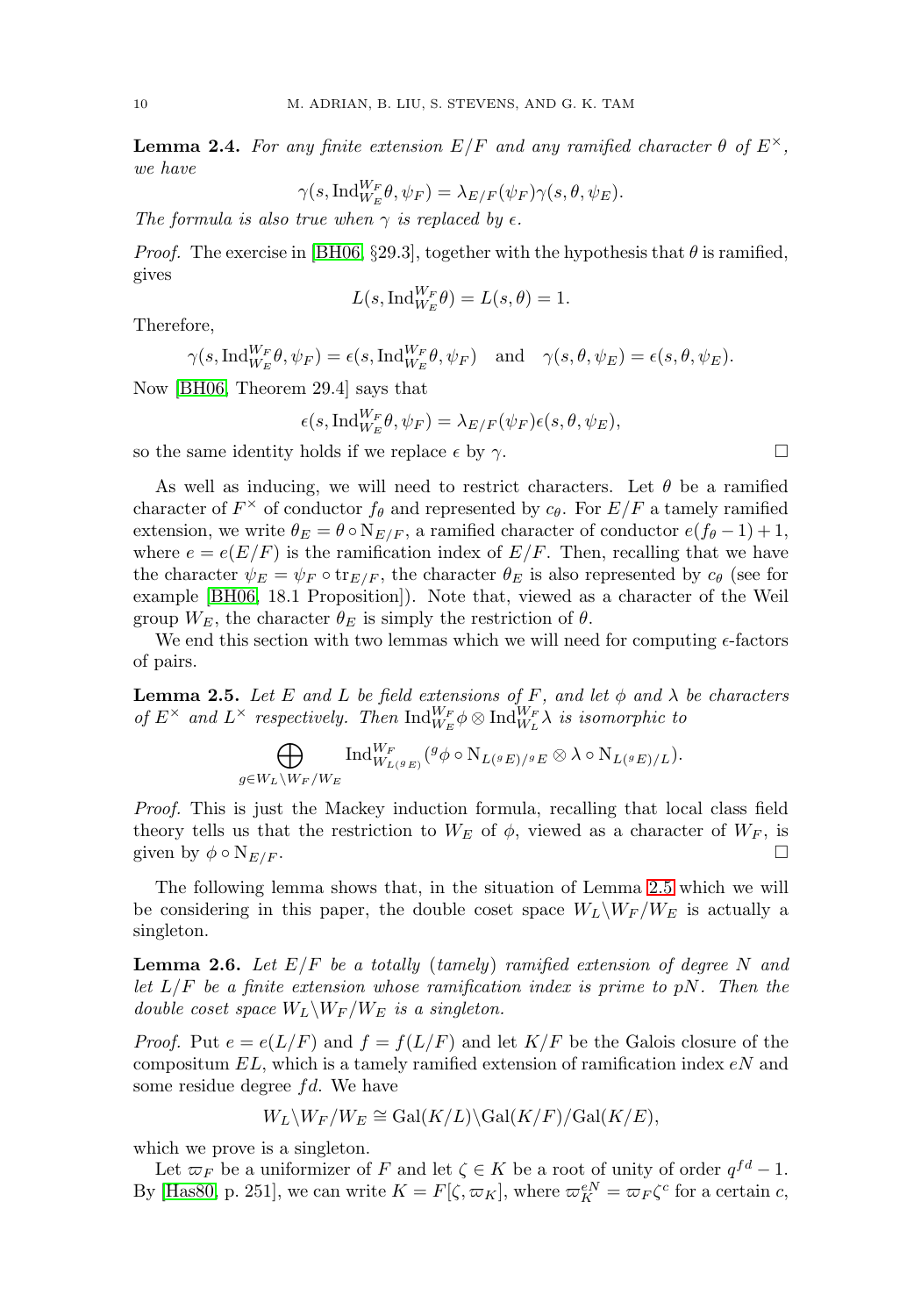depending on K, such that eN divides both  $q^{fd} - 1$  and  $c(q - 1)$ . Moreover, by [\[Has80,](#page-10-17) p. 252], the Galois group  $Gal(K/F)$  has presentation

$$
\operatorname{Gal}(K/F) = \left\langle \rho, \tau \mid \rho^{fd} = \tau^c, \, \tau^{eN} = 1, \, \rho \tau \rho^{-1} = \tau^q \right\rangle,
$$

where

$$
\rho: \zeta \mapsto \zeta^q, \quad \varpi_K \mapsto \zeta^{c(q-1)/eN} \varpi_K,
$$
  

$$
\tau: \zeta \mapsto \zeta, \quad \varpi_K \mapsto \zeta^{(q^{fd}-1)/eN} \varpi_K.
$$

Then Gal $(K/E) = \langle \rho \tau^j, \tau^N \rangle$  and Gal $(K/L) = \langle \rho^f \tau^k, \tau^e \rangle$ , for some integer j, k.

The coset space  $Gal(K/F)/Gal(K/E)$  has  $\{\tau^i \mid 0 \leq i \leq N-1\}$  as a set of representatives. The action of  $\tau^e \in \text{Gal}(K/L)$  on this coset space is given by  $\tau^i \text{Gal}(K/E) \mapsto \tau^{i+e} \text{Gal}(K/E)$ . Since e, N are coprime, this action is transitive, and the result follows.

### 3. CONSTRUCTION

<span id="page-5-0"></span>From now until the end of the paper, we assume that  $N \geq 3$  is a prime different from p. Let  $i \leq \lfloor \frac{N}{2} \rfloor$  be a natural number. In this section, we explicitly construct a family of irreducible N-dimensional representations of  $W_F$  (depending on i) with the property that their twisted  $\gamma$ -functions by irreducible r-dimensional representations of  $W_F$  are equal, for  $r < i$ , but for which there exists an irreducible *i*dimensional representation of  $W_F$  whose twisted  $\gamma$ -function distinguishes them. In particular, the local Langlands correspondence then implies that the corresponding cuspidal representations of  $GL_N(F)$  show that the bound  $\lfloor \frac{N}{2} \rfloor$  in Theorem [A](#page-1-0) is sharp.

The idea is to pick two totally ramified admissible pairs  $(E, \theta_1)$ ,  $(E, \theta_2)$  of a particular depth (depending on *i*) which agree on  $U_E^2$ , on the group  $\mu'_F$  of roots of unity in F of order coprime to p, and on a fixed uniformizer  $\varpi_E$  of E. To identify the correct depth, we begin with a simple numerical lemma.

<span id="page-5-1"></span>**Lemma 3.1.** Let  $i \leq \lfloor \frac{N}{2} \rfloor$  be a natural number. Then there exist unique integers k, v with  $2 \leq k < N$  such that  $Nv - ik = 1$ . Moreover, if  $r < i$  is a natural number, then there is no integer u such that  $|Nu - rk| = 1$ .

As an example, we note that when  $i = \left\lfloor \frac{N}{2} \right\rfloor$ , we have  $k = 2$ .

*Proof.* The first assertion is just Bézout's Lemma, since i, N are coprime (since N is prime). The integers  $k < N$  are then coprime, and the solutions to  $|Nu-rk| = 1$ are given by  $r = \pm i + Nt$ ,  $u = \pm v + kt$  (for the same choice of sign). In particular, since  $0 < i < \left\lfloor \frac{N}{2} \right\rfloor$ , the only solution with  $0 < r < \left\lfloor \frac{N}{2} \right\rfloor$  is given by  $r = i$ , and the result follows.  $\Box$  $\Box$ 

We now fix a natural number  $i \leq \lfloor \frac{N}{2} \rfloor$  and let k be the integer given by Lemma [3.1.](#page-5-1) We also fix a uniformizer  $\varpi_F$  in F and the totally tamely ramified extension  $E = F[\sqrt[n]{\varpi_F}]$  of F of degree N. Set  $\varpi_E = \sqrt[n]{\varpi_F}$  and  $\beta = \varpi_E^{-k}$ . We define a character of  $U_E^{[k/2]+1}$  trivial on  $U_E^{k+1}$  by

$$
1 + x \mapsto \psi_E(\beta x)
$$
, for  $x \in \mathcal{P}_E^{\lfloor k/2 \rfloor + 1}$ ,

and extend it to a character  $\phi_0$  of  $U_E^2$ .

We consider the set  $\Phi$  of characters of  $E^{\times}$  such that

(i)  $\phi|_{U_E^2} = \phi_0;$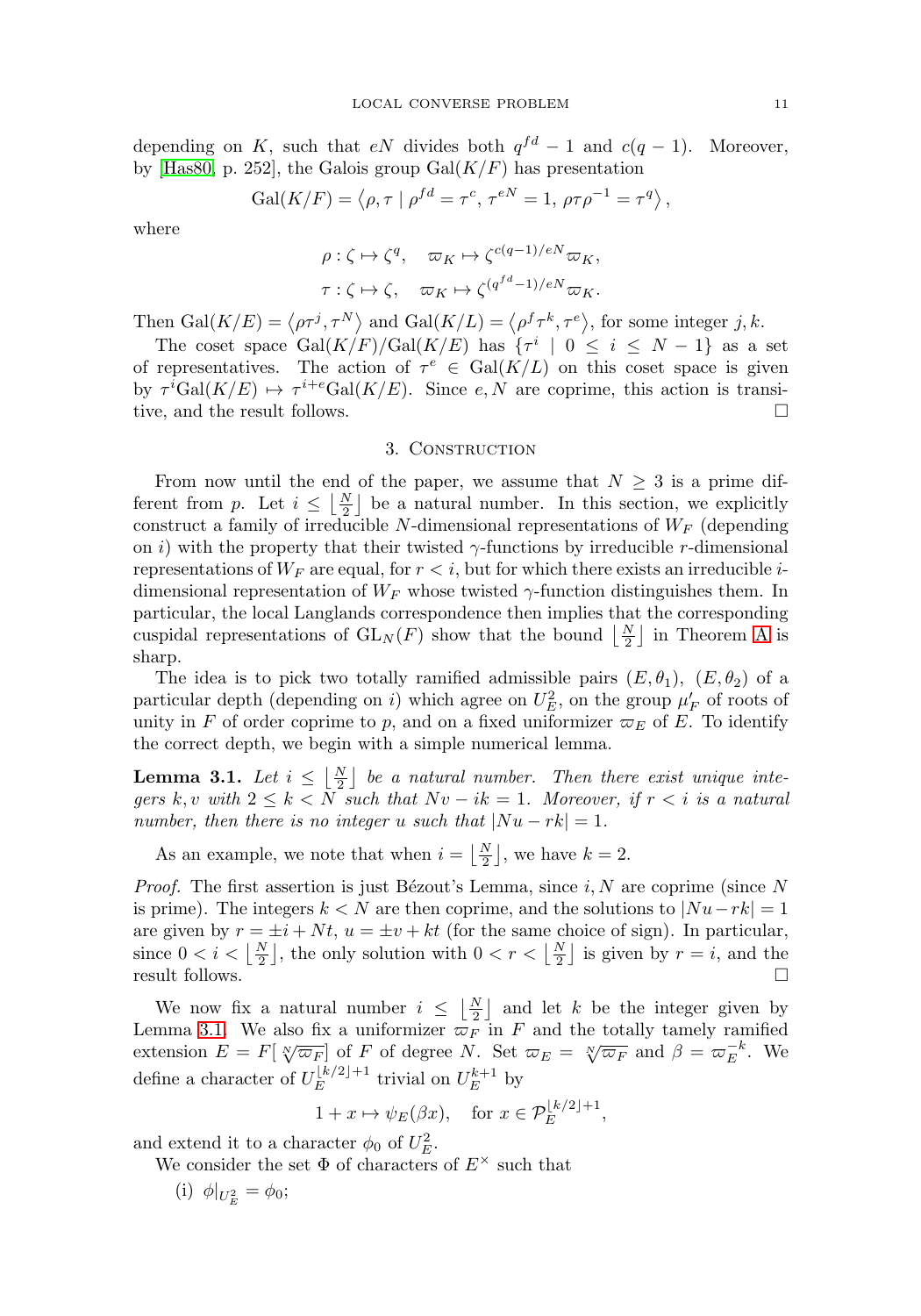- <span id="page-6-1"></span>(ii)  $\phi(\zeta) = 1$ , for all  $\zeta \in \mu_F'$ , the group of roots of unity of order prime to p in  $F$ :
- <span id="page-6-2"></span>(iii)  $\phi(\varpi_E) = 1$ .

Note that the final condition implies that  $\phi(\beta) = 1$  also. Moreover, the restriction of  $\phi$  to  $F^\times$  is trivial, since  $U_F^1 \subset U_E^N$  and  $F^\times \subset \langle \varpi_E \rangle \mu_F' U_F^1$ . The set  $\Phi$  has cardinality q, since we may construct such a character by extending  $\phi_0$  arbitrarily to  $U_E^1$ , and then conditions [\(ii\),](#page-6-1) [\(iii\)](#page-6-2) determine it uniquely.

Each  $\phi \in \Phi$  has conductoral exponent  $k+1$  and is represented by  $\beta$ , by construction. Since the conductoral exponent is not congruent to 1 (mod  $N$ ), the restriction of  $\phi$  to  $U_E^1$  does not factor through  $N_{E/F}$ , so that  $(E, \phi)$  is an admissible pair over  $F$ of degree N. Moreover, the admissible pairs  $(E, \phi)$ , for  $\phi \in \Phi$ , are inequivalent: if  $\phi \in \Phi$  and  $\gamma$  is an F-automorphism of E, then  $\gamma^{-1}(\beta) = \zeta \beta$ , for some N<sup>th</sup> root of unity  $\zeta \in \mu_F'$ , so that the character  $\phi \circ \gamma$  is represented by  $\zeta \beta$ ; in particular, if  $\phi \circ \gamma \in \Phi$ , then  $\zeta \beta \equiv \beta \pmod{\mathcal{P}_E^{-\lfloor k/2 \rfloor}}$  so that, since  $k \geq 2$ , we have  $\zeta = 1$ , whence  $\gamma$  is the identity and  $\phi \circ \gamma = \phi$ .

The following theorem is our main result.

<span id="page-6-0"></span>**Theorem 3.2.** Let  $(L, \lambda)$  be an admissible pair of degree  $r < i$ , with  $p \nmid r$ . Then, for  $\phi \in \Phi$ , the  $\gamma$ -function

$$
\gamma(s,\mathrm{Ind}_{W_E}^{W_F}\phi\otimes \mathrm{Ind}_{W_L}^{W_F}\lambda,\psi_F)
$$

is independent of  $\phi$ .

Moreover, if  $p \nmid i$ , then, for any distinct  $\phi_1, \phi_2 \in \Phi$ , there is an admissible pair  $(L, \lambda)$  of degree i such that

$$
\gamma(s,\mathrm{Ind}_{W_E}^{W_F}\phi_1\otimes \mathrm{Ind}_{W_L}^{W_F}\lambda,\psi_F)\neq \gamma(s,\mathrm{Ind}_{W_E}^{W_F}\phi_2\otimes \mathrm{Ind}_{W_L}^{W_F}\lambda,\psi_F).
$$

We will prove Theorem [3.2](#page-6-0) in the following section and first derive its consequence (via the local Langlands correspondence) for cuspidal representations of  $GL<sub>N</sub>(F)$ , Theorem [B](#page-1-1) of the introduction. Recall that, as in the introduction, for  $\pi_1, \pi_2$  cuspidal irreducible representations of  $GL_N(F)$ , we define  $v_\gamma(\pi_1, \pi_2)$  to be the minimal non-negative number  $i$  for which there exists a cuspidal irreducible representation  $\rho$  of  $GL_i(F)$  with

$$
\gamma(s,\pi_1\times\rho,\psi_F)\neq\gamma(s,\pi_2\times\rho,\psi_F).
$$

<span id="page-6-3"></span>**Corollary 3.3.** Let  $N \ge 3$  be a prime distinct from p and let  $0 \le i \le \min\left\{p-1, \left\lfloor\frac{N}{2}\right\rfloor\right\}$ be an integer. Then there exist cuspidal irreducible representations  $\pi_1, \pi_2$  of  $GL_N(F)$ such that  $v_{\gamma}(\pi_1, \pi_2) = i$ .

In particular, we see that the bound  $\lfloor \frac{N}{2} \rfloor$  for r in Theorem [A](#page-1-0) is indeed sharp, for N a prime different from p and  $p \geq \lfloor \frac{N}{2} \rfloor$ .

*Proof of Corollary* [3.3](#page-6-3). Let  $\phi_1, \phi_2$  be distinct characters in  $\Phi$ ; then, by the remarks before the statement of Theorem [3.2,](#page-6-0) the admissible pairs  $(E, \phi_i)$  are non-conjugate. For  $j = 1, 2$ , write  $\pi_j$  for the cuspidal irreducible representation of  $GL_N(F)$  corresponding to  $\text{Ind}_{W_E}^{W_F} \phi_j$  via the local Langlands correspondence.

Since  $i < p$ , for each  $r \leq i$  the local Langlands correspondence gives a bijection between the cuspidal irreducible representations of  $GL_r(F)$  and the representations  $\text{Ind}_{W_L}^{W_F} \lambda$  for equivalence classes of admissible pairs  $(L, \lambda)$ . Since the local Langlands correspondence preserves γ-factors of pairs, the result follows immedi-ately from Theorem [3.2.](#page-6-0)  $\Box$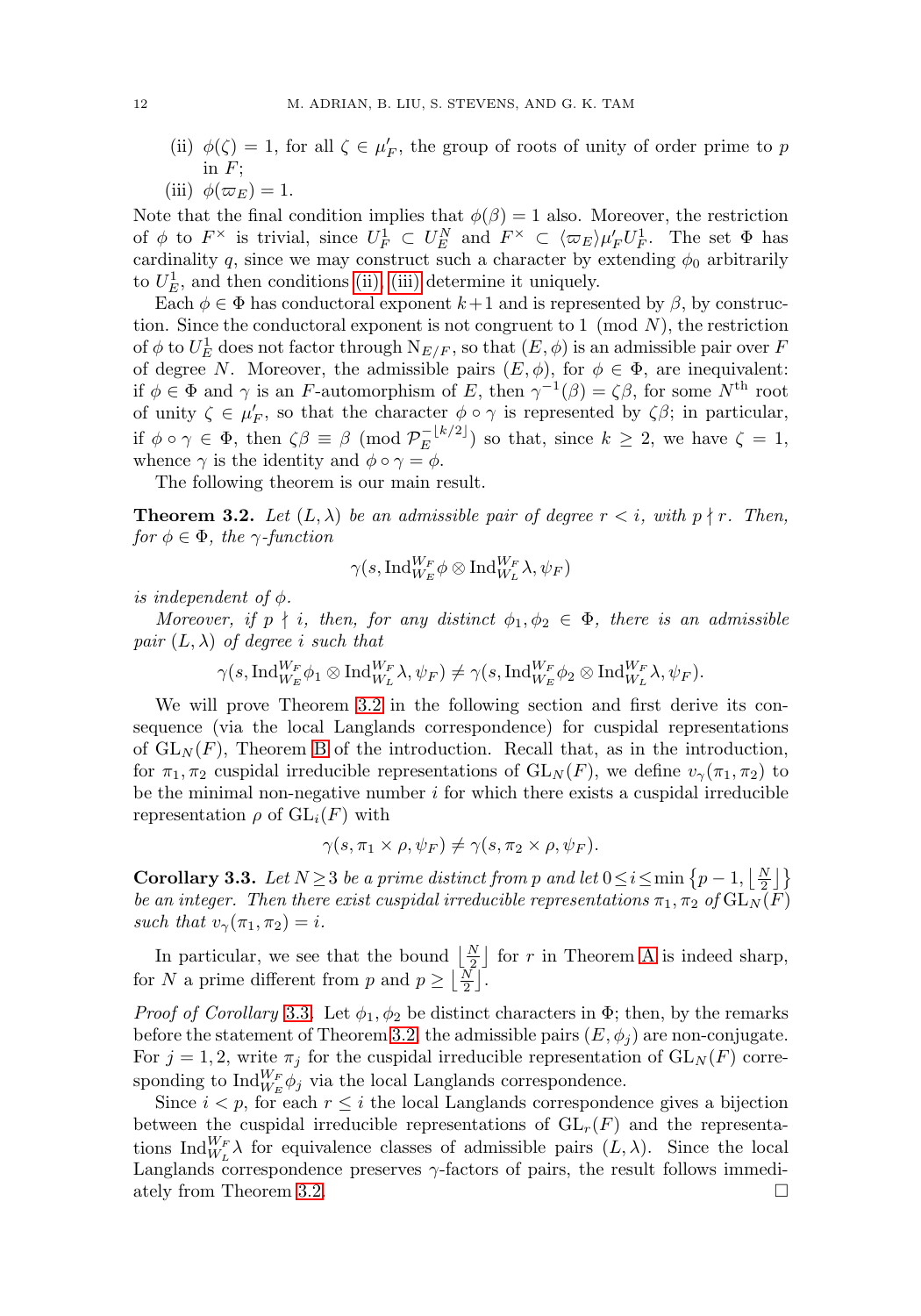Note that in the proof of Corollary [3.3,](#page-6-3) we have not explicitly identified cuspidal irreducible representations  $\pi_1, \pi_2$  of  $GL_N(F)$  such that  $v_\gamma(\pi_1, \pi_2) = i$  in terms of the inducing data (i.e., the types) which give them, but only in terms of their Langlands parameters. In order to identify the inducing data one would need to use Bushnell–Henniart's (essentially) tame local Langlands correspondence [\[BH10\]](#page-10-18) and, in particular, compute the so-called rectifier for the admissible pairs concerned.

### 4. Proof of Theorem [3.2](#page-6-0)

<span id="page-7-0"></span>Before starting to prove Theorem [3.2,](#page-6-0) we need the following numerical lemma.

<span id="page-7-1"></span>**Lemma 4.1.** Suppose  $E = F[\beta]/F$  is a finite extension of ramification index n and val $_E(\beta) = b$  is prime to n. Let  $L/F$  be a finite extension of ramification index e, let  $\alpha \in L$ , and set  $K = LE$ .

- <span id="page-7-5"></span><span id="page-7-4"></span><span id="page-7-3"></span>(i) Suppose  $\operatorname{val}_F(\beta) > \operatorname{val}_F(\alpha)$  and either
	- (a) the interval  $\left[\frac{b-1}{n},\frac{b}{n}\right]$  contains no rational number with denominator e or
	- (b) *n is prime to e and jb*  $\not\equiv$  1 (mod *n*), for  $j = 1, \ldots, [K : E]$ . Then  $N_{K/E}(1 + \beta \alpha^{-1}) \in U_E^2$ .
- <span id="page-7-2"></span>(ii) Suppose  $\operatorname{val}_F(\beta) < \operatorname{val}_F(\alpha)$  and either
	- (a) the interval  $\left(\frac{b}{n}, \frac{b+1}{n}\right]$  contains no rational number with denominator e or
	- (b) *n* is prime to e and jb  $\not\equiv -1 \pmod{n}$ , for  $j = 1, \ldots, [K : E]$ . Then  $N_{K/E}(1 + \alpha \beta^{-1}) \in U_E^2$ .

In fact, we will only use the conditions (b) in Lemma [4.1;](#page-7-1) the conditions (a), which are more straightforward, are included with a view to the possibility of extending the results here to composite N.

Proof. The proof of [\(ii\)](#page-7-2) is exactly analogous to that of [\(i\),](#page-7-3) so we prove only the latter. We put  $a = val<sub>L</sub>(\alpha)$  and write Gal( $K/E$ ) for the set of embeddings of K in the separable closure of  $F$  which fix  $E$ .

 $(i)(a)$  We have

$$
N_{K/E}(1 + \beta \alpha^{-1}) = \prod_{\sigma \in Gal(K/E)} (1 + \sigma(\beta \alpha^{-1})) = 1 + \sum_{j=1}^{[K:E]} \beta^{j} \mathcal{E}_{j}(\alpha^{-1}),
$$

where  $\mathcal{E}_j(\alpha^{-1})$  denotes the j<sup>th</sup> symmetric polynomial in  $\{\sigma(\alpha^{-1}) \mid \sigma \in \text{Gal}(K/E)\}.$ Since  $val_F(\beta) > val_F(\alpha)$  we have  $\frac{b}{n} > \frac{a}{e}$  and, by the hypothesis, also  $\frac{b-1}{n} > \frac{a}{e}$ . Since Gal(K/E) preserves the valuation val<sub>F</sub>, we get, for each  $j = 1, \ldots, [K : E]$ ,

$$
\operatorname{val}_{F} \left( \beta^{j} \mathcal{E}_{j}(\alpha^{-1}) \right) \geq \frac{bj}{n} - \frac{aj}{e} > \frac{j}{n} \geq \frac{1}{n},
$$

so that val<sub>E</sub>  $(\beta^j \mathcal{E}_j(\alpha^{-1})) > 1$ . The result follows.

[\(i\)\(b\)](#page-7-5) We put  $M = E \cap L$ . Then the natural restriction map  $Gal(K/E) \rightarrow$  $Gal(L/M)$  is injective, since  $K = LE$ . By the uniqueness of unramified extensions of F of given degree,  $E/M$  and  $L/M$  have coprime residue class degrees. Since, by hypothesis, they also have coprime ramification index, they have coprime degrees. This implies that  $[K : E] = [L : M]$  so the injective map  $Gal(K/E) \rightarrow Gal(L/M)$ is in fact a bijection.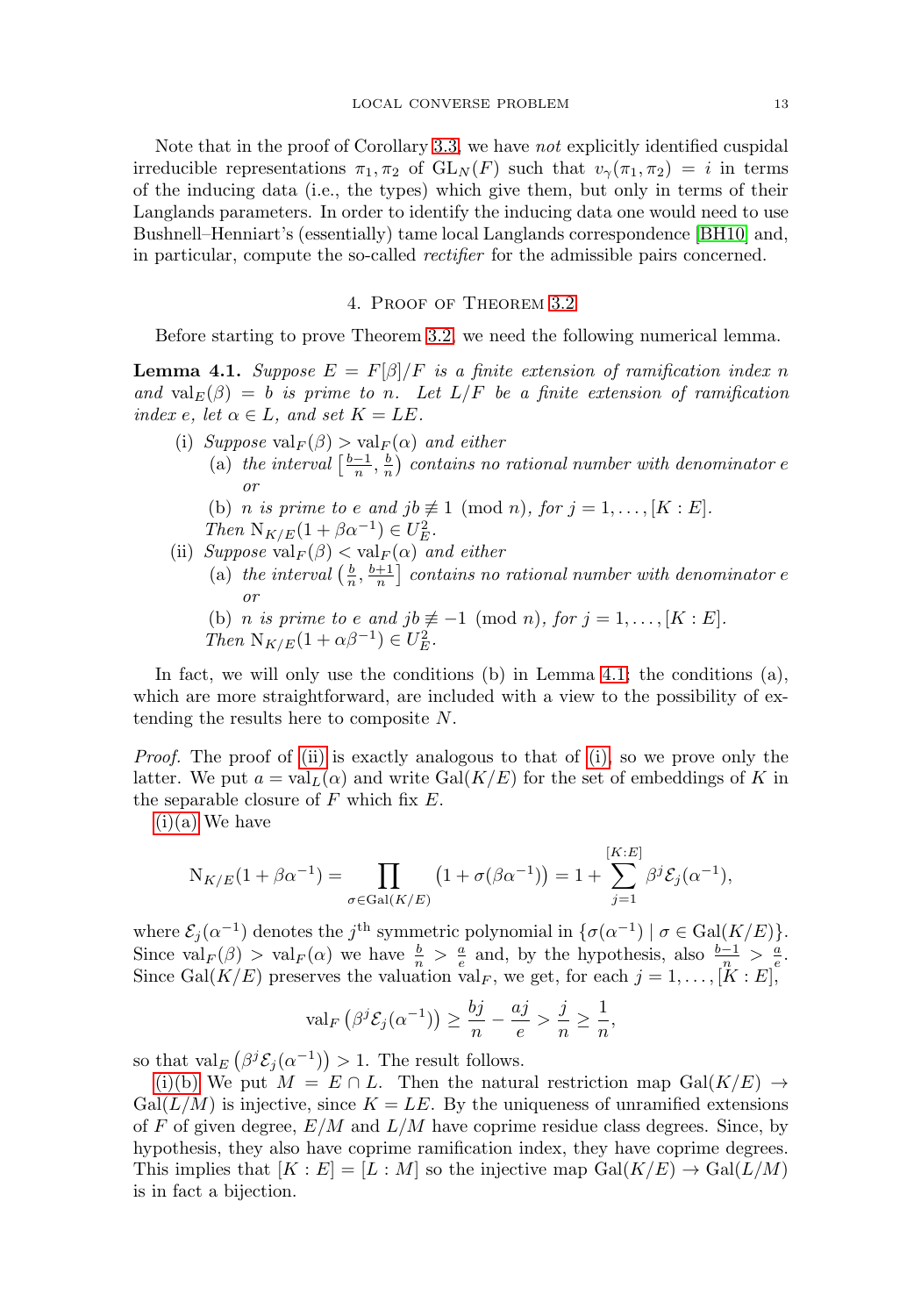As above, we have

$$
N_{K/E}(1 + \beta \alpha^{-1}) = 1 + \sum_{j=1}^{[K:E]} \beta^{j} \mathcal{E}_{j}(\alpha^{-1})
$$

and  $\mathcal{E}_i(\alpha^{-1}) \in M$ , since  $\alpha \in L$ . In particular,  $\operatorname{val}_F(\mathcal{E}_i(\alpha)) = \operatorname{val}_M(\mathcal{E}_i(\alpha))$  is an integer, so

$$
\operatorname{val}_{F} \left( \beta^{j} \mathcal{E}_{j}(\alpha^{-1}) \right) \in \frac{bj}{n} + \mathbb{Z}.
$$

In particular,  $\operatorname{val}_E(\beta^j \mathcal{E}_j(\alpha^{-1})) \equiv jb \pmod{n}$ , which is not 1 (mod *n*), for  $j =$  $1, \ldots, [K : E]$ , by hypothesis; thus  $\text{val}_E\left(\beta^j \mathcal{E}_j(\alpha^{-1})\right) > 1$ , and the result again follows.  $\Box$ 

Now we specialize to the situation of Theorem [3.2,](#page-6-0) so that  $N \geq 3$  is prime,  $i \leq$  $\lfloor \frac{N}{2} \rfloor$  is a natural number, and k is the integer given by Lemma [3.1;](#page-5-1) in particular, if  $r < i$ , then  $rk \not\equiv \pm 1 \pmod{N}$ . A simple application of Lemma [4.1](#page-7-1) yields the following.

<span id="page-8-1"></span><span id="page-8-0"></span>**Corollary 4.2.** With notation as in Lemma [4.1](#page-7-1), suppose that  $E/F$  is totally ramified of degree N, that  $b = -k$ , and that  $[L : F] < i$ .

- (i) If  $\operatorname{val}_F(\beta) > \operatorname{val}_F(\alpha)$ , then  $\operatorname{N}_{K/E}(1 + \beta \alpha^{-1}) \in U_E^2$ .
- (ii) If  $\operatorname{val}_F(\beta) < \operatorname{val}_F(\alpha)$ , then  $N_{K/E}(1 + \alpha \beta^{-1}) \in U_E^2$ .

*Proof.* Again, the proofs are similar so we treat only [\(i\).](#page-8-0) Since  $i, N$  are coprime, we have  $E \cap L = F$  and, as in the proof of Lemma [4.1,](#page-7-1) we also have  $[K : E] = [L :$  $|F| < i$ . Then, for  $1 \leq j \leq [K : E]$ , we have

$$
-kj \not\equiv 1 \pmod{N}
$$

by the choice of k, and the result follows from Lemma [4.1](#page-7-1)[\(i\)\(b\).](#page-7-5)  $\Box$ 

Finally, we are ready to prove Theorem [3.2.](#page-6-0)

*Proof of Theorem [3.2](#page-6-0).* Let  $(L, \lambda)$  be an admissible pair of degree  $r \leq i$ . Writing  $f_{\lambda} = u + 1$  for its conductoral exponent, the character  $\lambda$  is represented by some (choice of) element  $\alpha \in \mathcal{P}_L^{-u}$ , so that

$$
\lambda(1+x) = \psi_L(\alpha x), \quad \text{for } x \in \mathcal{P}_L^{\left\lfloor \frac{u}{2}+1 \right\rfloor}.
$$

Let  $e = e(L/F)$  be the ramification index of  $L/F$  and put  $K = EL$ , an extension of F of degree rN and of ramification index eN. We put  $\phi_K = \phi \circ N_{K/E}$  and  $\lambda_K =$  $\lambda \circ N_{K/L}$ , ramified characters of  $K^{\times}$  of conductoral exponent  $ke + 1$  and  $uN + 1$ respectively, represented by  $\beta$  and  $\alpha$  respectively. Note that  $ke + 1 \neq uN + 1$ , since N is prime and  $1 \leq k, e \leq N$ , so N is prime to ke.

We set  $\theta = \phi_K \otimes \lambda_K$ , a character of  $K^{\times}$ . Then Lemmas [2.5](#page-4-0) and [2.6](#page-4-1) imply that

$$
\text{Ind}_{W_E}^{W_F} \phi \otimes \text{Ind}_{W_L}^{W_F} \lambda \cong \text{Ind}_{W_K}^{W_F} \theta.
$$

Since  $\phi_K, \lambda_K$  have different conductoral exponents,  $\theta$  is a ramified character of  $K^{\times}$ of conductoral exponent max $\{ke, uN\}$ +1 and is represented by  $\alpha + \beta$ . In particular, Lemma [2.4](#page-4-2) implies that

$$
\gamma(s, \mathrm{Ind}_{W_K}^{W_F} \theta, \psi) = \lambda_{K/F}(\psi_F) \gamma(s, \theta, \psi_K),
$$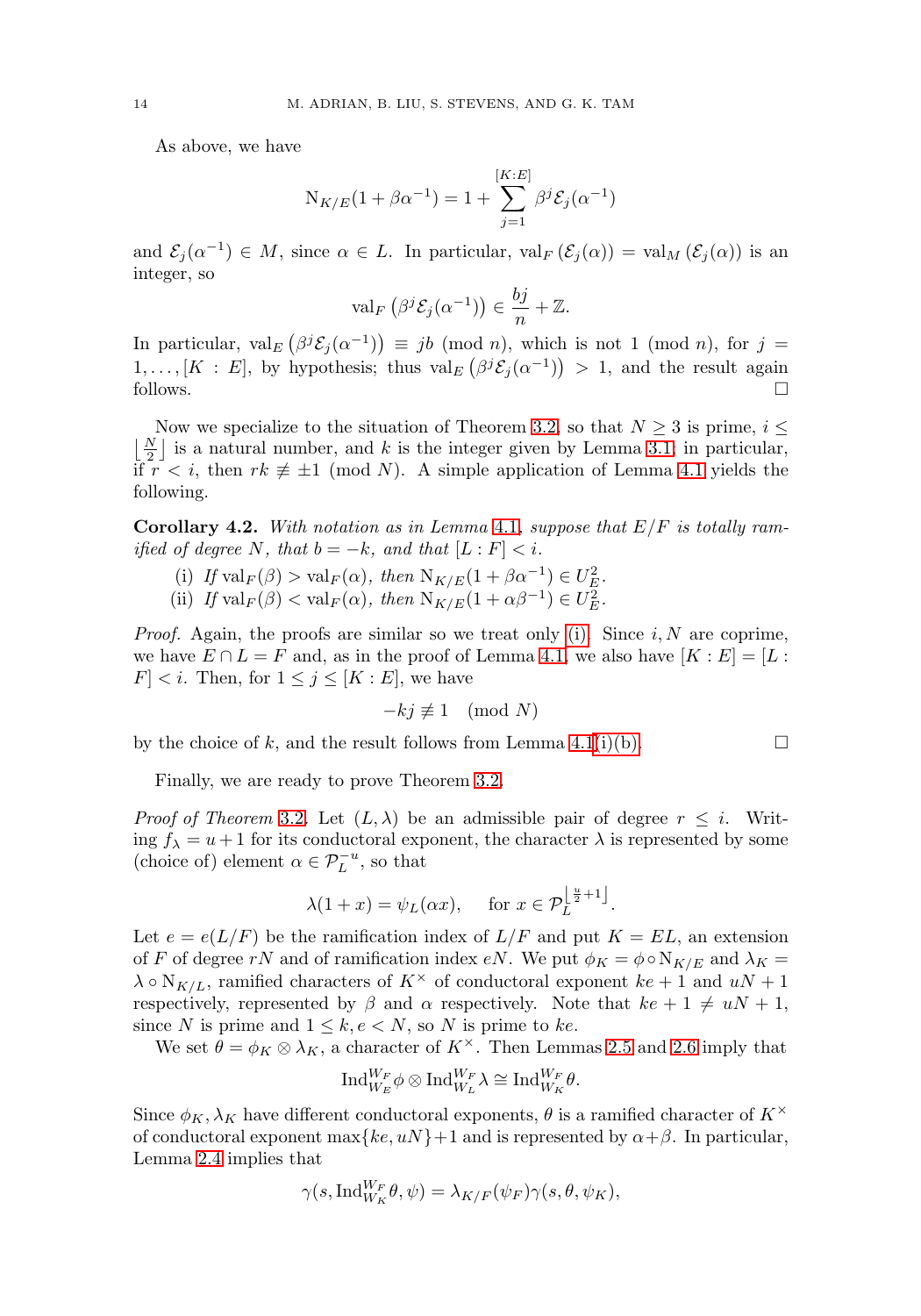where  $\psi_K = \psi_F \circ \text{tr}_{K/F}$ . Putting this together, Theorem [2.3](#page-3-0) implies that the  $\gamma$ factor  $\gamma(s, \text{Ind}_{W_E}^{W_F} \phi \otimes \text{Ind}_{W_L}^{W_F}, \psi)$  is equal to

$$
\lambda_{K/F}(\psi_F)\psi_F(\alpha+\beta)|\alpha+\beta|^{1/2-s}\theta(\alpha+\beta)^{-1}G(\theta,\psi_K).
$$

Only the final two terms on the right hand side may depend on the choice of  $\phi \in \Phi$ . In fact, the Gauss sum  $G(\theta, \psi_K)$ , which is defined as in [\(2.1\)](#page-3-1), does not. Indeed, the conductoral exponent of  $\theta$  is  $f = \max\{ke, uN\} + 1$ , and  $\theta = \phi_K \lambda_K$  is represented by  $\alpha + \beta$ , both of which are independent of  $\phi \in \Phi$ . Thus it is sufficient to observe that  $\phi_K|_{U_K^{\lfloor f/2 \rfloor}}$  is independent of  $\phi$ , which is clear since

$$
\left\lfloor \frac{f}{2} \right\rfloor \ge \left\lfloor \frac{uN+1}{2} \right\rfloor \ge \left\lfloor \frac{N+1}{2} \right\rfloor \ge \left\lfloor \frac{2e+2}{2} \right\rfloor = e+1,
$$

so that  $N_{K/E} \left( U_K^{\lfloor f/2 \rfloor} \right) \subseteq U_E^2$ .

Thus the only term which may depend on the choice of  $\phi \in \Phi$  is the term  $\theta(\alpha + \beta)^{-1}$ . We prove that if  $r < i$ , then it does not. Since  $\theta = \phi_K \lambda_K$ , we need only show that  $\phi(N_{K/E}(\alpha + \beta))$  is independent of  $\phi$ . We split into two cases:

- If  $\operatorname{val}_K(\beta) < \operatorname{val}_K(\alpha)$ , then we write  $\beta + \alpha = \beta(1 + \beta^{-1}\alpha)$ . By Corollary [4.2](#page-8-1) we have  $N_{K/E}(1 + \beta^{-1}\alpha) \in U_E^2$ , and the independence follows since all characters in  $\Phi$  agree on  $\beta$  and on  $U_E^2$ .
- If  $\operatorname{val}_K(\beta) > \operatorname{val}_K(\alpha)$ , then we write  $\beta + \alpha = \alpha(1 + \beta \alpha^{-1})$ . Since  $\alpha \in$ L while  $[K : E] = [L : F]$ , we have  $N_{K/E} (\alpha) = N_{L/F} (\alpha) \in F^{\times}$ . By Corollary [4.2](#page-8-1) again,  $N_{K/E}(1 + \beta \alpha^{-1}) \in U_E^2$ , and the independence follows since all characters in  $\Phi$  agree on  $F^{\times}$  and on  $U_E^2$ .

This completes the proof of the first assertion of Theorem [3.2.](#page-6-0) Now let  $\phi_1, \phi_2 \in \Phi$ be distinct characters. We must show that there is an admissible pair  $(L, \lambda)$  of degree i such that

$$
\gamma(s,\mathrm{Ind}_{W_E}^{W_F}\phi_1\otimes \mathrm{Ind}_{W_L}^{W_F}\lambda,\psi_F)\neq \gamma(s,\mathrm{Ind}_{W_E}^{W_F}\phi_2\otimes \mathrm{Ind}_{W_L}^{W_F}\lambda,\psi_F).
$$

We put  $v = (ik+1)/N$ , which is a positive integer, by the choice of k in Lemma [3.1.](#page-5-1) Then, from the arguments above, it is sufficient to find a totally ramified extension  $L/F$  of degree i and an element  $\alpha \in L^{\times}$  of valuation  $\text{val}_{L}(\alpha) = -v$  such that, writing  $K = EL$  as above,

$$
\phi_1\left(\mathrm{N}_{K/E}(\alpha+\beta)\right)\neq\phi_2\left(\mathrm{N}_{K/E}(\alpha+\beta)\right).
$$

Moreover, since then  $\operatorname{val}_K(\beta) = -ik > -(ik + 1) = \operatorname{val}_K(\alpha)$ , and all  $\phi \in \Phi$  agree on  $N_{L/F}(\alpha) \in F^{\times}$ , it is sufficient to check that

$$
\phi_1\left(N_{K/E}(1+\beta\alpha^{-1})\right) \neq \phi_2\left(N_{K/E}(1+\beta\alpha^{-1})\right).
$$

Since  $\phi_1, \phi_2$  agree on  $U_E^2$  but differ on  $U_E^1$ , there is a root of unity  $\zeta \in \mu'_F$  such that

$$
\phi_1(1+\zeta\varpi_E) \neq \phi_2(1+\zeta\varpi_E).
$$

Let  $L = F[\varpi_L]$ , where  $\varpi_L^i = (-1)^{i+1} \zeta^N \varpi_F$ , and set  $\alpha = \zeta^k \varpi_L^{-v}$ . Since, by construction, i, v are coprime, the minimum polynomial of  $\alpha^{-1}$  over F is  $X^i$  −  $N_{L/F}(\alpha^{-1}) = X^{i} - \zeta^{-ki+vN} \varpi_{F}^{v}$  so that the j<sup>th</sup> symmetric polynomial in the conjugates of  $\alpha^{-1}$  is zero for  $1 \leq j < i$ . In particular, repeating the analysis in the proof of Lemma  $4.1(i)(b)$ , we get

$$
N_{K/E}(1 + \beta \alpha^{-1}) = 1 + \beta^{i} N_{L/F}(\alpha^{-1}) = 1 + \varpi_{E}^{-ki} \zeta^{-ki} \zeta^{vN} \varpi_{F}^{v} = 1 + \zeta \varpi_{E}.
$$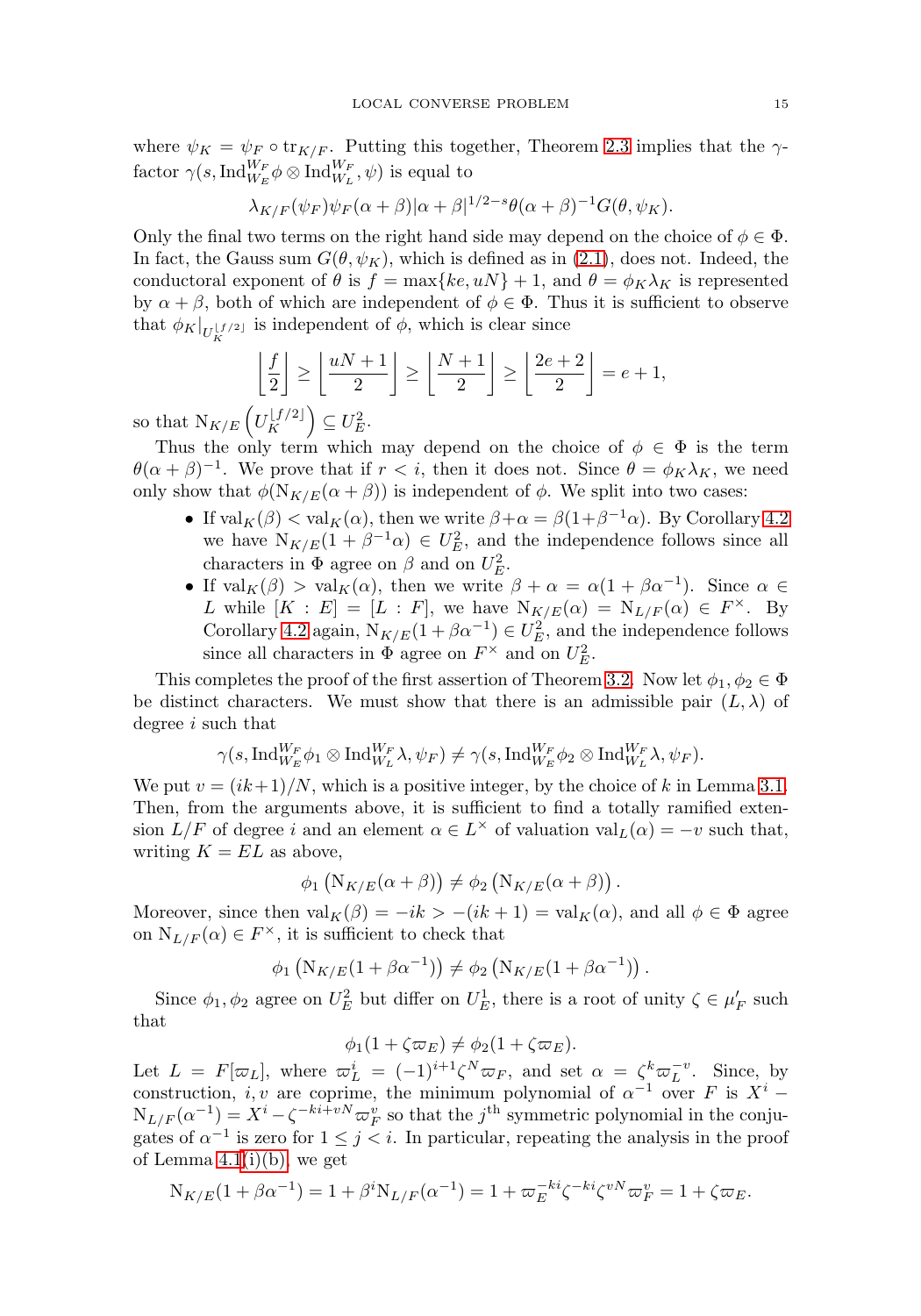Thus, if  $\lambda$  is a character of  $L^{\times}$  represented by  $\alpha$ , then the admissible pair  $(L, \lambda)$  is as required.  $\Box$ 

#### **ACKNOWLEDGMENT**

This work was started when the first author and second author visited the third author in November 2014. They would like to thank the University of East Anglia for its hospitality.

#### **REFERENCES**

- <span id="page-10-9"></span>[AL16] Moshe Adrian and Baiying Liu, Some results on simple supercuspidal representations of GLn(F), J. Number Theory **160** (2016), 117–147. M[R3425202](http://www.ams.org/mathscinet-getitem?mr=3425202)
- <span id="page-10-8"></span>[ALSX16] Moshe Adrian, Baiying Liu, Shaun Stevens, and Peng Xu, On the Jacquet conjecture on the local converse problem for p-adic  $GL_N$ , Represent. Theory **20** (2016), 1–13. M[R3452696](http://www.ams.org/mathscinet-getitem?mr=3452696)
- <span id="page-10-16"></span>[BH05] Colin J. Bushnell and Guy Henniart, The essentially tame local Langlands correspondence. I, J. Amer. Math. Soc. **18** (2005), no. 3, 685–710. M[R2138141](http://www.ams.org/mathscinet-getitem?mr=2138141)
- <span id="page-10-15"></span>[BH06] Colin J. Bushnell and Guy Henniart, The local Langlands conjecture for GL(2), Grundlehren der Mathematischen Wissenschaften [Fundamental Principles of Mathematical Sciences], vol. 335, Springer-Verlag, Berlin, 2006. M[R2234120](http://www.ams.org/mathscinet-getitem?mr=2234120)
- <span id="page-10-18"></span>[BH10] Colin J. Bushnell and Guy Henniart, The essentially tame local Langlands correspondence, III: the general case, Proc. Lond. Math. Soc. (3) **101** (2010), no. 2, 497–553. M[R2679700](http://www.ams.org/mathscinet-getitem?mr=2679700)
- <span id="page-10-10"></span>[BH14] Colin J. Bushnell and Guy Henniart, *Langlands parameters for epipelagic representa*tions of GLn, Math. Ann. **358** (2014), no. 1-2, 433–463. M[R3158004](http://www.ams.org/mathscinet-getitem?mr=3158004)
- <span id="page-10-11"></span>[BH17] Colin J. Bushnell and Guy Henniart, Higher ramification and the local Langlands correspondence, Ann. of Math. (2) **185** (2017), no. 3, 919–955. M[R3664814](http://www.ams.org/mathscinet-getitem?mr=3664814)
- <span id="page-10-7"></span>[Cha16] Jingsong Chai, Bessel functions and local converse conjecture of Jacquet, 2016, J. Eur. Math. Soc., to appear.
- <span id="page-10-12"></span>[Che96] Jiang-Ping Chen, Local factors, central characters, and representations of the general linear group over non-Archimedean local fields, ProQuest LLC, Ann Arbor, MI. Thesis (Ph.D.)–Yale University, 1996. M[R2694515](http://www.ams.org/mathscinet-getitem?mr=2694515)
- <span id="page-10-3"></span>[Che06] Jiang-Ping Jeff Chen, The  $n \times (n-2)$  local converse theorem for GL(n) over a p-adic field, J. Number Theory **120** (2006), no. 2, 193–205. M[R2257542](http://www.ams.org/mathscinet-getitem?mr=2257542)
- <span id="page-10-4"></span>[CPS99] J. W. Cogdell and I. I. Piatetski-Shapiro, Converse theorems for GL<sub>n</sub>. II, J. Reine Angew. Math. **507** (1999), 165–188. M[R1670207](http://www.ams.org/mathscinet-getitem?mr=1670207)
- <span id="page-10-17"></span>[Has80] Helmut Hasse, Number theory: translated from the third German edition and with a preface by Horst Günter Zimmer, Grundlehren der Mathematischen Wissenschaften [Fundamental Principles of Mathematical Sciences], vol. 229, Springer-Verlag, Berlin-New York, 1980. M[R562104](http://www.ams.org/mathscinet-getitem?mr=562104)
- <span id="page-10-2"></span>[Hen93] Guy Henniart, Caractérisation de la correspondance de Langlands locale par les facteurs  $\epsilon$  de paires (French, with English and French summaries), Invent. Math. **113** (1993), no. 2, 339–350. M[R1228128](http://www.ams.org/mathscinet-getitem?mr=1228128)
- <span id="page-10-13"></span>[How77] Roger E. Howe, *Tamely ramified supercuspidal representations of* Gl<sub>n</sub>, Pacific J. Math. **73** (1977), no. 2, 437–460. M[R0492087](http://www.ams.org/mathscinet-getitem?mr=0492087)
- <span id="page-10-6"></span>[JL16] Herve Jacquet and Baiying Liu, On the local converse theorem for p-adic gln, 2016, Amer. J. Math., to appear.
- <span id="page-10-5"></span>[JNS15] Dihua Jiang, Chufeng Nien, and Shaun Stevens, Towards the Jacquet conjecture on the local converse problem for  $p$ -adic  $GL_n$ , J. Eur. Math. Soc. (JEMS) 17 (2015), no. 4, 991–1007. M[R3349305](http://www.ams.org/mathscinet-getitem?mr=3349305)
- <span id="page-10-0"></span>[JPSS83] H. Jacquet, I. I. Piatetskii-Shapiro, and J. A. Shalika, Rankin-Selberg convolutions, Amer. J. Math. **105** (1983), no. 2, 367–464. M[R701565](http://www.ams.org/mathscinet-getitem?mr=701565)
- <span id="page-10-14"></span>[Moy86] Allen Moy, Local constants and the tame Langlands correspondence, Amer. J. Math. **108** (1986), no. 4, 863–930. M[R853218](http://www.ams.org/mathscinet-getitem?mr=853218)
- <span id="page-10-1"></span>[Sha84] Freydoon Shahidi, Fourier transforms of intertwining operators and Plancherel measures for GL(n), Amer. J. Math. **106** (1984), no. 1, 67–111. M[R729755](http://www.ams.org/mathscinet-getitem?mr=729755)